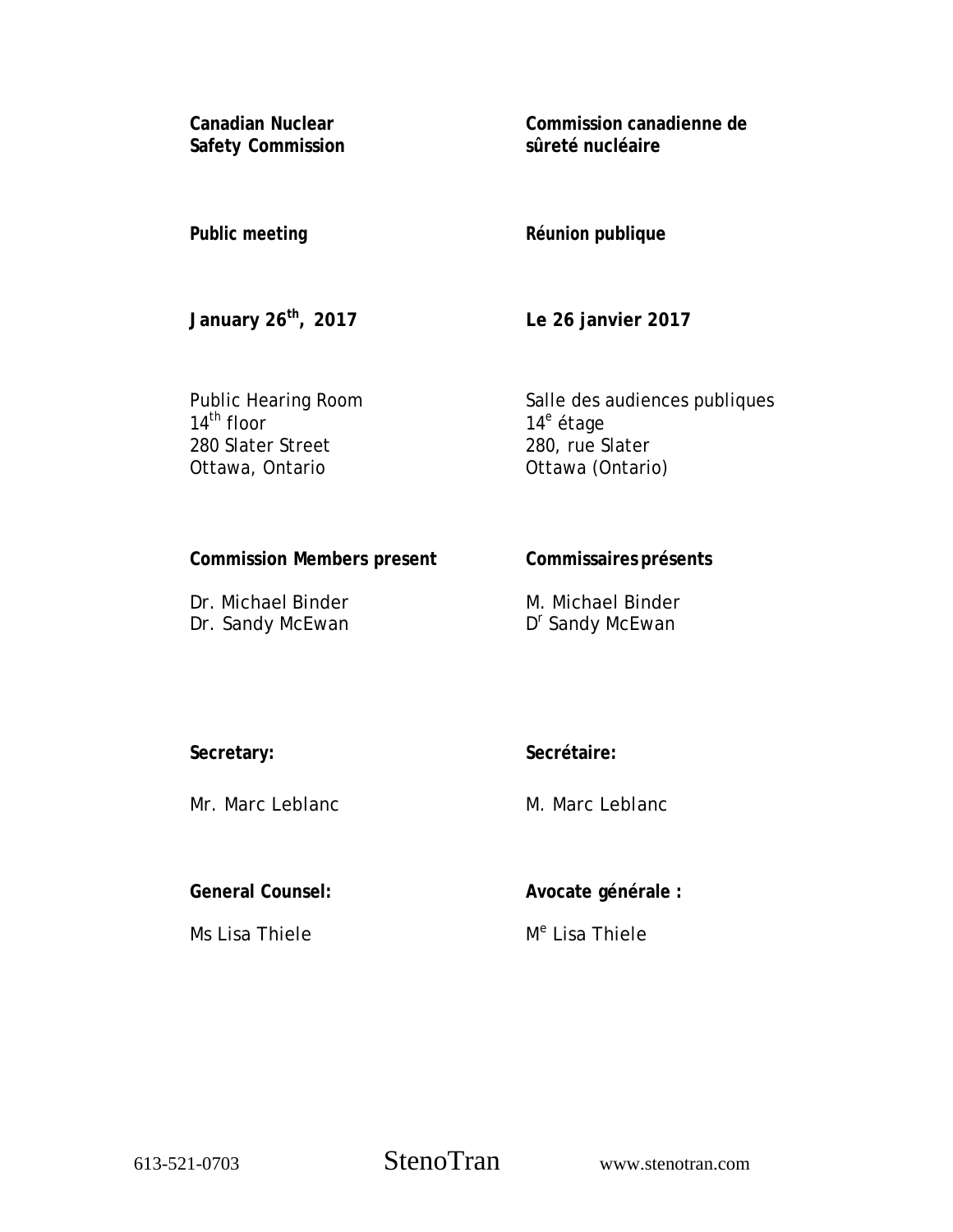# **TABLE OF CONTENTS**

|                                                                                               | <b>PAGE</b> |
|-----------------------------------------------------------------------------------------------|-------------|
| CMD 16-M53<br>Opening Remarks                                                                 |             |
| CMD 16-M37/16-M37.A<br>Oral presentation by CNSC staff                                        |             |
| CMD 16-M37.1/16-M37.1A<br>Oral presentation from<br>Canadian Radiation Protection Association | 44          |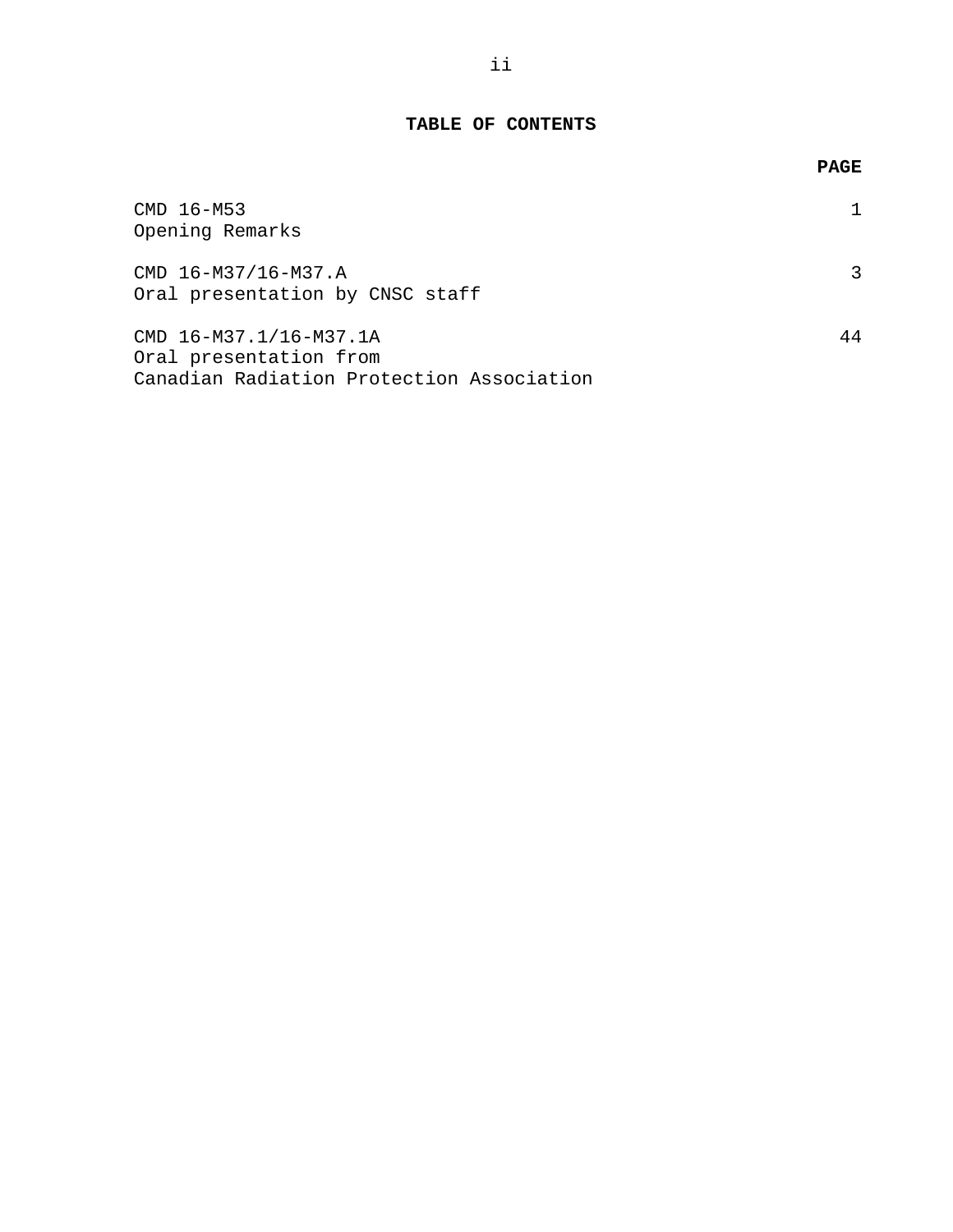Ottawa, Ontario / Ottawa (Ontario) --- Upon commencing on Thursday, January 26, 2017 at 4:19 a.m. / L'audience débute le jeudi 26 janvier 2017 à 16 h 19

### **Opening Remarks**

**MR. LEBLANC:** It's mostly people who were already here earlier today, so good afternoon and welcome to the public meeting of the Canadian Nuclear Safety Commission.

For those who weren't here, we have simultaneous interpretation. We would ask that you keep the pace of speech relatively slow so that the interpreters have a chance to keep up.

We would ask that you please identify yourself before speaking so that the transcripts are as complete and clear as possible.

As a courtesy to others in the room, please silence your cell phones and other electronic devices.

Mr. President...?

**THE PRESIDENT:** Thank you, Marc. Good afternoon and welcome to the meeting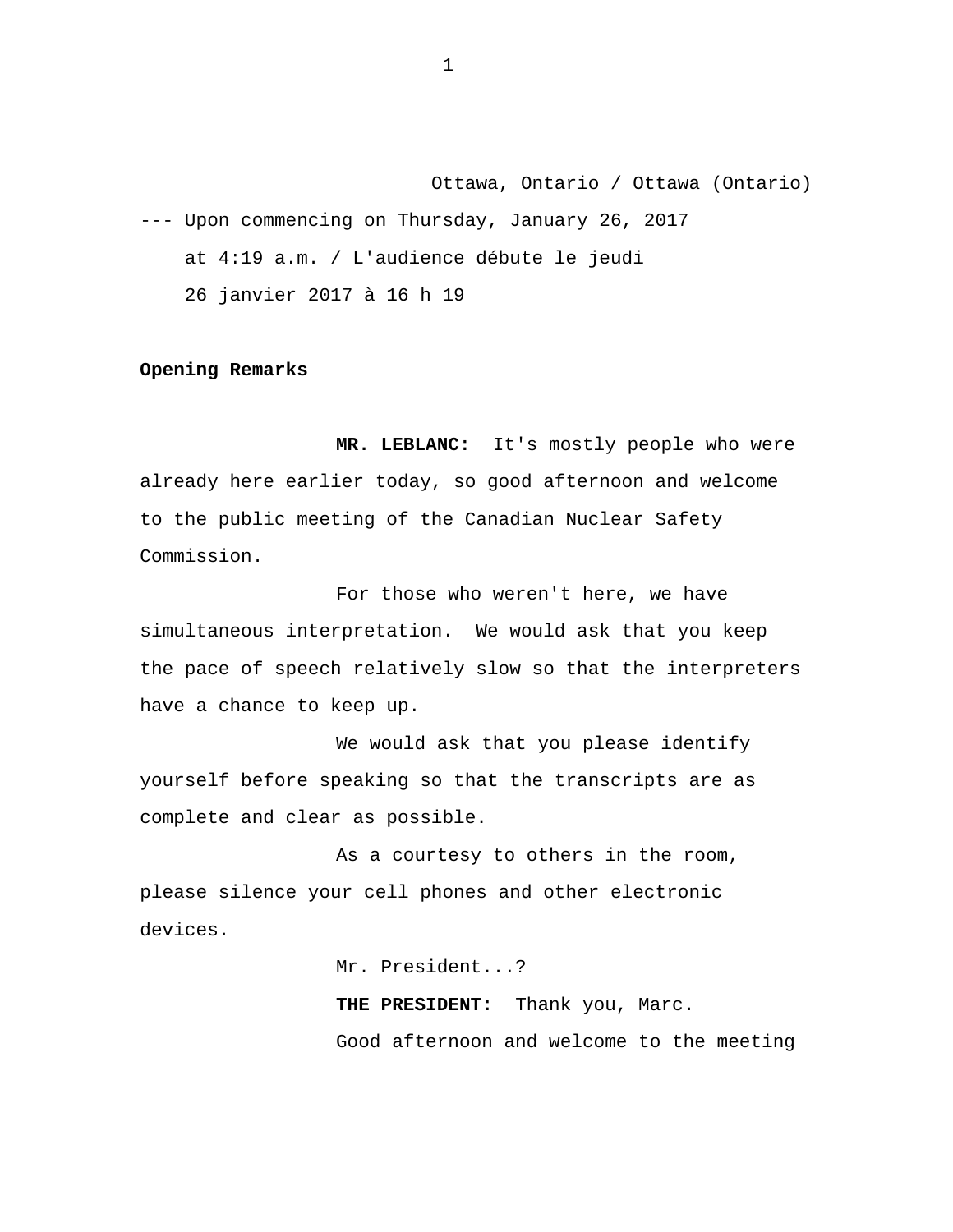of the Canadian Nuclear Safety Commission. Welcome to all of you who are joining us via webcast and teleconference.

My name is Michael Binder, I am the President of the Canadian Nuclear Safety Commission.

I would like to start by introducing the members of the Commission that are here. It's a long list. On my left is Dr. Sandy McEwan. We have heard from Marc, our Commission Secretary. We also have Ms Lisa Thiele, Senior General Counsel to the Commission, here with us today.

**MR. LEBLANC:** The *Nuclear Safety and Control Act* authorizes the Commission to hold meetings for the conduct of its business. Please refer to the agenda published on January 23rd for the complete list of items to be presented today.

**CMD 17-M2.A** 

## **Approval of Agenda**

**THE PRESIDENT:** So with this information, I would like to call for the adoption of the agenda by the Commission, as outlined in CMD 17-M2.A.

> Do we have concurrence? For the record, the agenda is approved.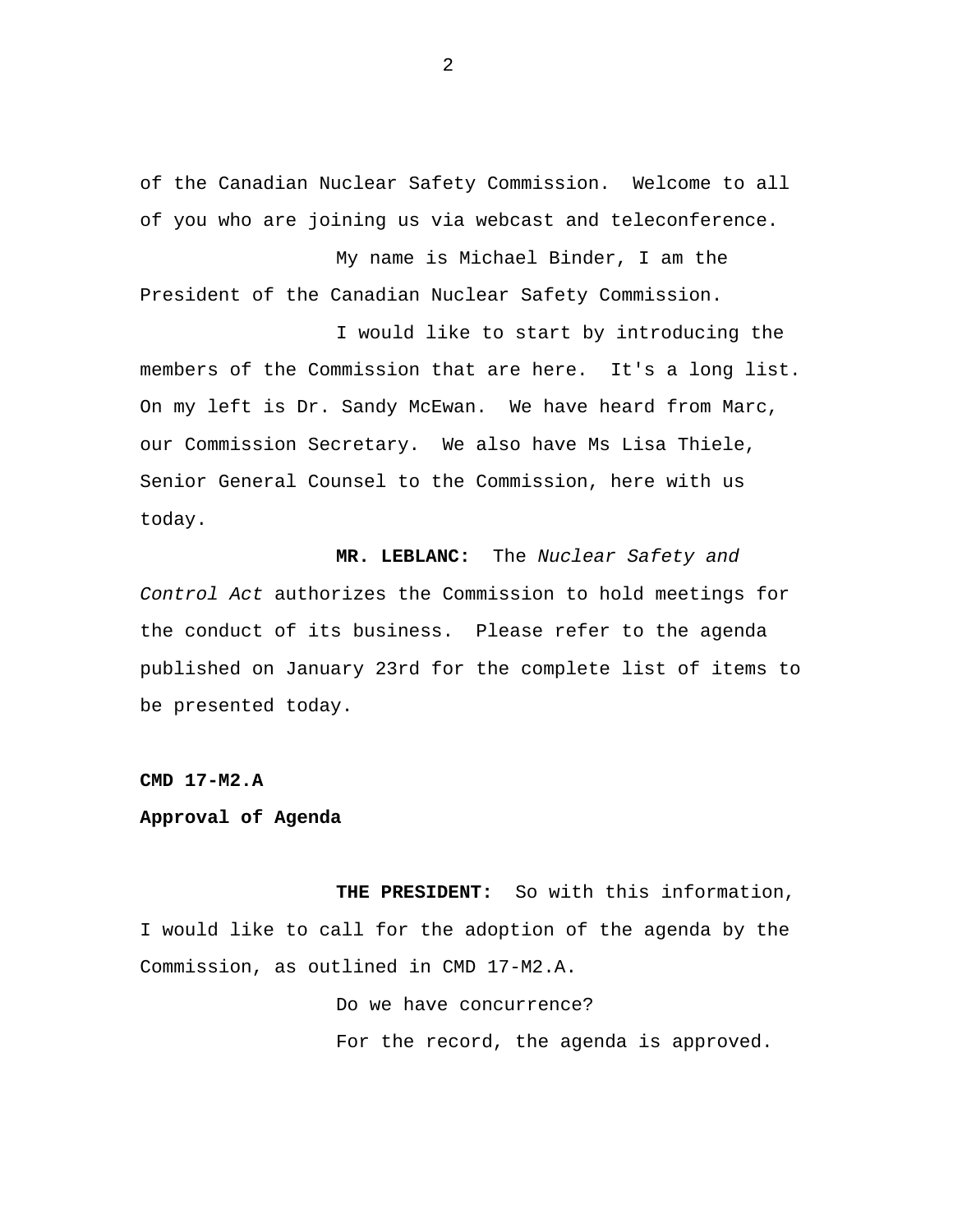**CMD 17-M3** 

**Approval of Minutes of Commission Meeting** 

**held on November 10, 2016** 

**THE PRESIDENT:** I would like now to call for the approval of the minutes of the Commission Meeting held on November 10, 2016, as outlined in CMD 17-M3.

Any comments?

**MEMBER McEWAN:** I just have one question, Mr. President, and that is on the EIR from Vancouver, item 17 in the agenda. We were going to check if it was indeed the technician who injected -- the technologist who injected or otherwise, just to be accurate on that one item.

**THE PRESIDENT:** I perceive the answer coming toward us.

**MR. MOSES:** Colin Moses, Director General of Nuclear Substance Regulation. Thank you for that question and the opportunity to clarify.

As we reported in December, the dose was administered, but we erroneously reported that the dose was administered by the Nuclear Medicine Technologist. It was in fact administered by a radiologist with the assistance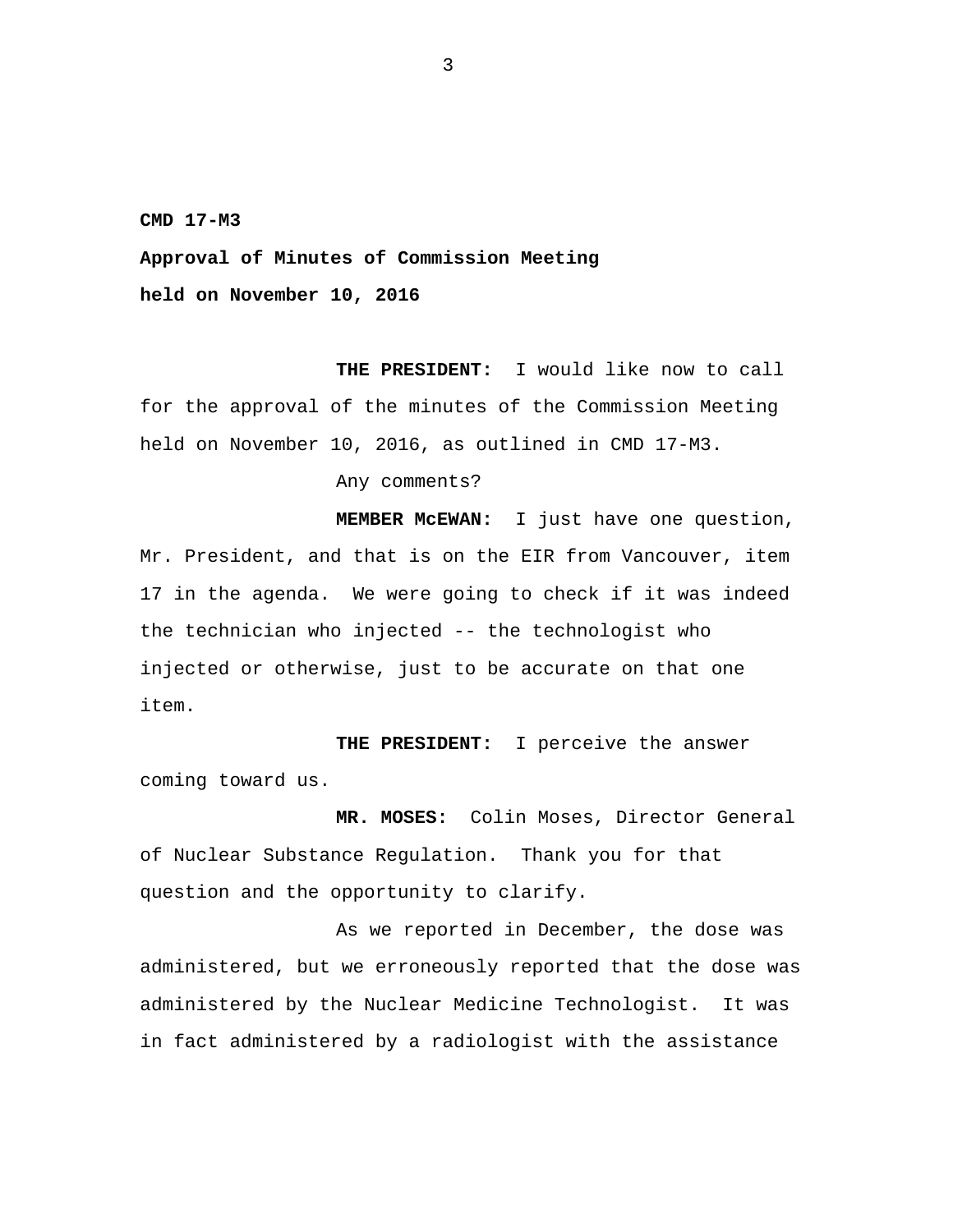of the technologist.

**THE PRESIDENT:** So the minutes will be corrected with the proper language into it.

> **MR. MOSES:** Yes. **THE PRESIDENT:** Okay. Any other? Anything else? Okay, thank you.

**CMD 17-M4** 

**Approval of Minutes of Commission Meeting held on December 14, 2016** 

**THE PRESIDENT:** I would like now to call for the approval of the minutes of the Commission Meeting held on December 14, 2016, as outlined in CMD 17-M4. Any  $--$ 

**MR. LEBLANC:** If I may, Mr. President, the correction that we just brought was for the December minutes. I think we have approved without correction the minutes from November earlier, because there were two sets of minutes today. So the comment or the question from Dr. McEwan was with respect to the second, the December 14.

**THE PRESIDENT:** Okay, thank you.

Nothing else?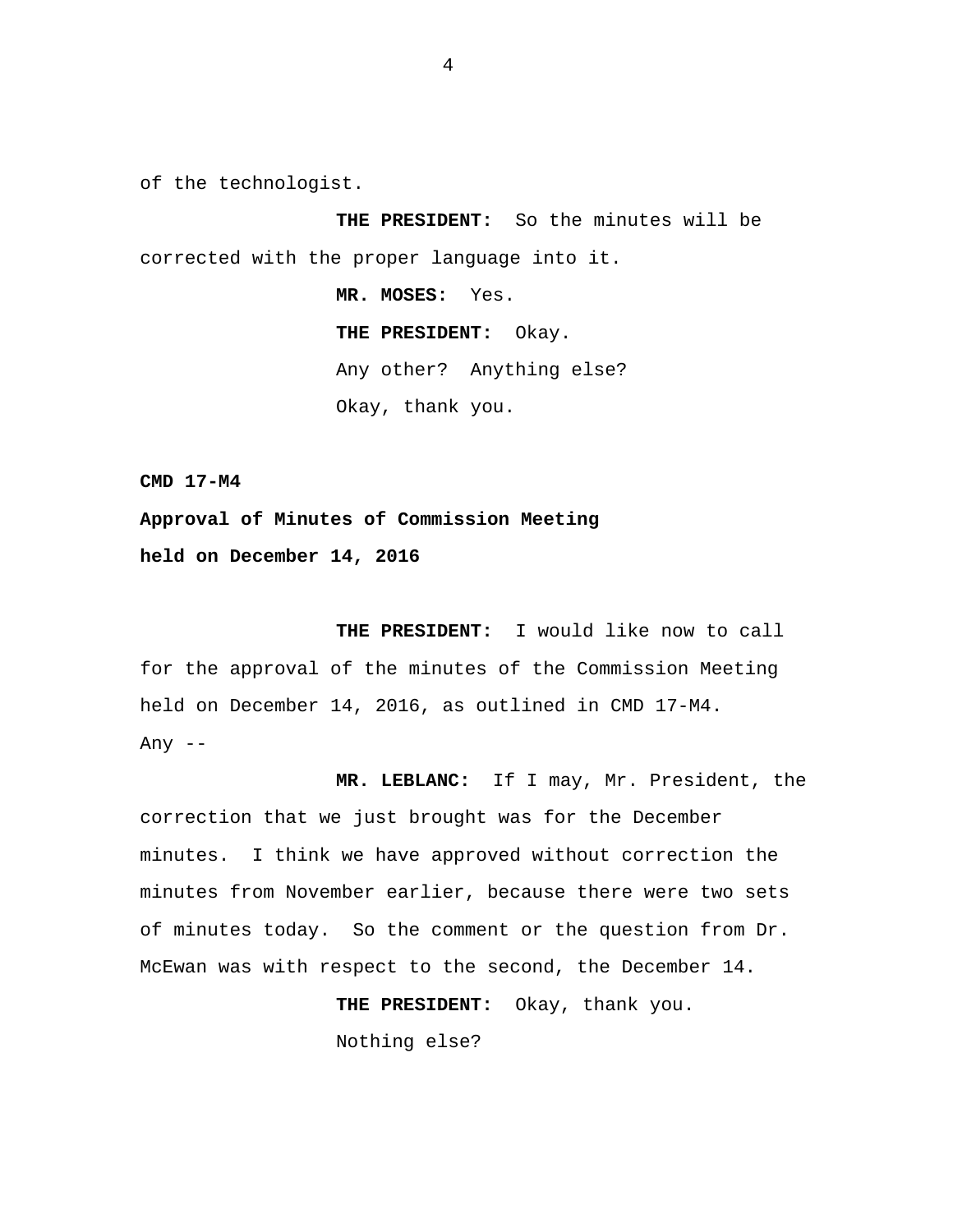**MEMBER McEWAN:** Nothing else. **THE PRESIDENT:** All right.

**CMD 17-M5** 

**Status Report on Power Reactors** 

**THE PRESIDENT:** So the first item on the agenda is the Status Report on Power Reactors, which is under CMD 17-M5.

I understand we have a representative from the nuclear power plant in the room and we have some representatives on the phone.

So let me check the people on the phone from OPG. OPG, can you hear us?

**MR. GRANT:** Yes, we can.

**THE PRESIDENT:** Okay, that's it. Thank

you.

So let's get into the actual question session, but first I understand, Mr. Frappier, you have some comments to make.

**MR. FRAPPIER:** Thank you, Mr. President and Members of the Commission.

For the record, my name is Gerry Frappier and I am the Director General of the Directorate of Power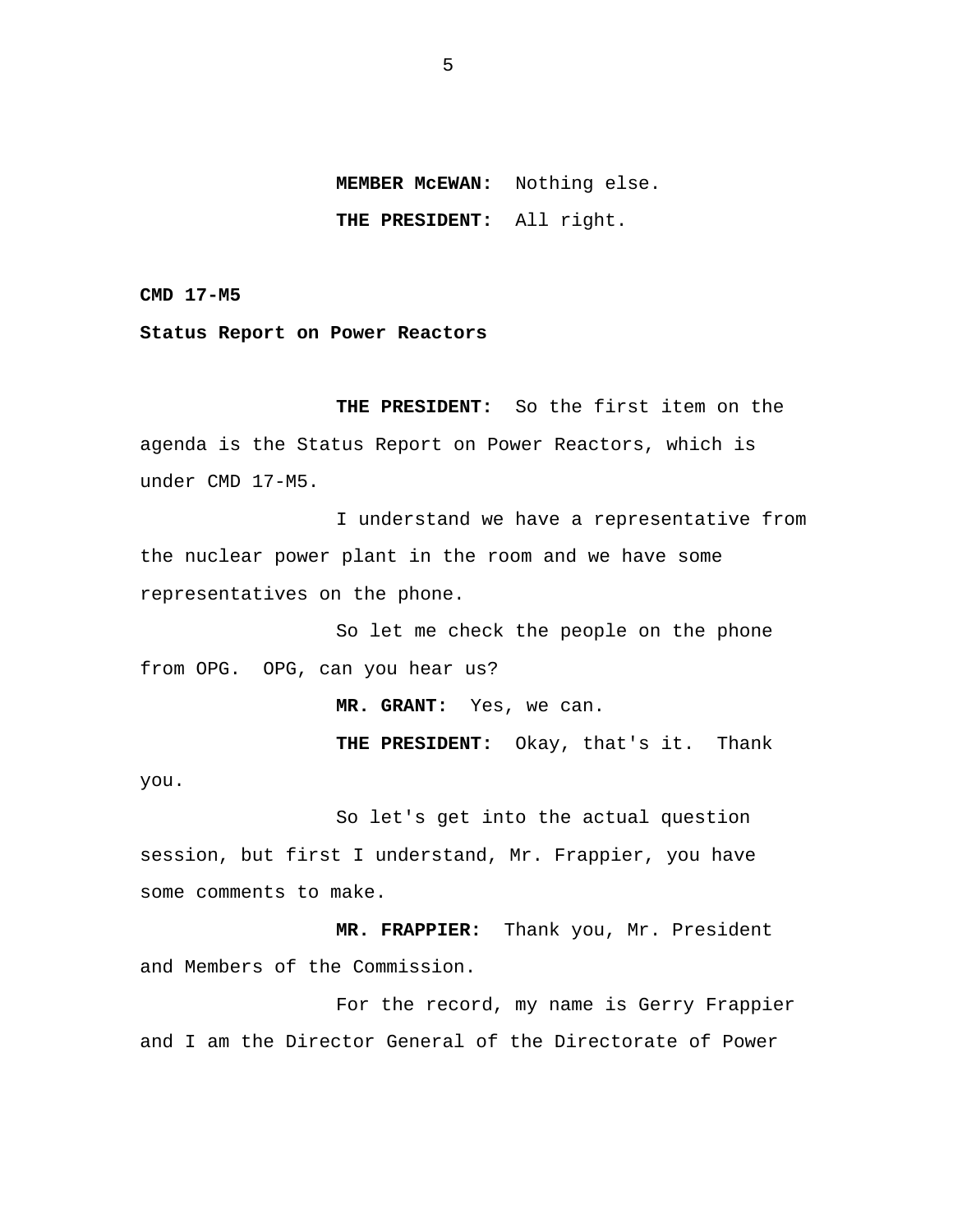Reactor Regulations.

With me today are the Power Reactor Regulatory Program Division Directors plus some technical support staff, who are available to respond to questions on the Status Report of Power Reactors which is being presented under Commission Member Document 17-M5.

We also have representatives from the licensees, as you just mentioned.

As you will note, as always is the case, the status report has to be submitted a little bit ahead, so in this case it was finalized on January 20th. So I would like to report a few updates to that report.

First, that Bruce Power, Unit 4 has returned to service and is now at full power.

Also with respect to Bruce, I would like to update on a previous incident that we have just been informed about and that is that we have been informed that the Ontario Ministry of Labour has charged Bruce Power under the *Occupational Health and Safety Act* after completing its investigation into a worker injury that occurred in February of 2016. You will remember the Commission was informed of this event in CMD 16-M18, where it involves a worker who suffered bodily burns as a result of a flash that occurred due to hydrogen interaction while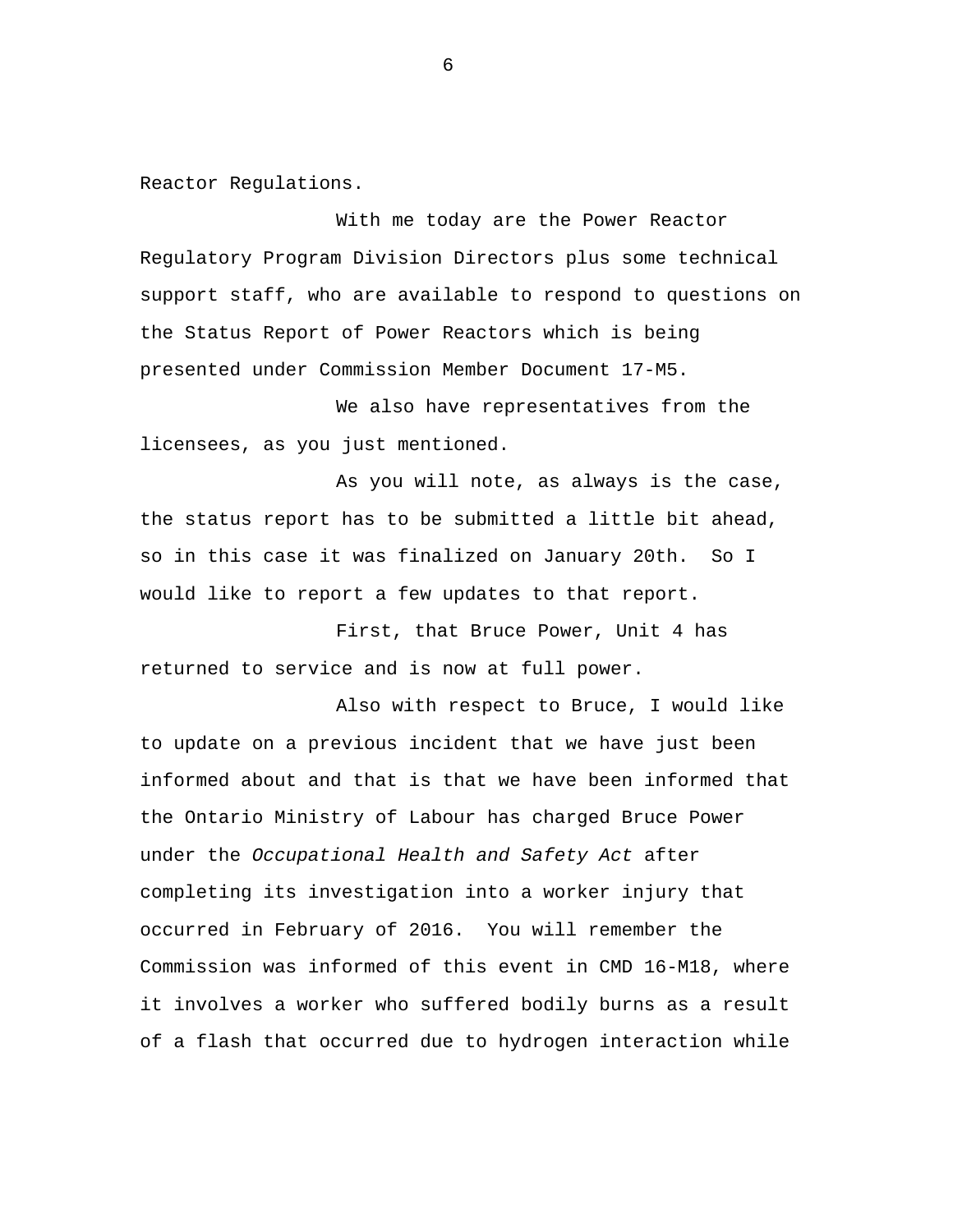working on the Unit 8 generator rotor. So not a very radiological accident, but an occupational health and safety accident with hydrogen and on the non-nuclear side of the plant. CNSC staff will continue to offer assistance to the Ministry of Labour as required and will update the Commission as this matter progresses.

Moving on to Pickering, the Commissioners saw fuelling machine unavailability data at the last Commission Meeting, so that is one of the actions that are in the minutes that we just discussed. Appendix A contains the Pickering fuelling machine unavailability trend data that we received from OPG.

At Darlington, a worker injury was reported on Monday, January 23rd. An employee at Darlington working on Unit 2 reactor vault tripped and fell, breaking the bones in his finger and his hand in the process. The employee will be absent from work for four days and CNSC will continue to monitor this event as well.

Also at Darlington, Unit 2 defuelling campaign was completed on January 11th, which is about a month ahead of schedule. So this is part of the refurbishment, first step of the refurbishment, to defuel the unit. The defuelling was originally forecast for February 9th.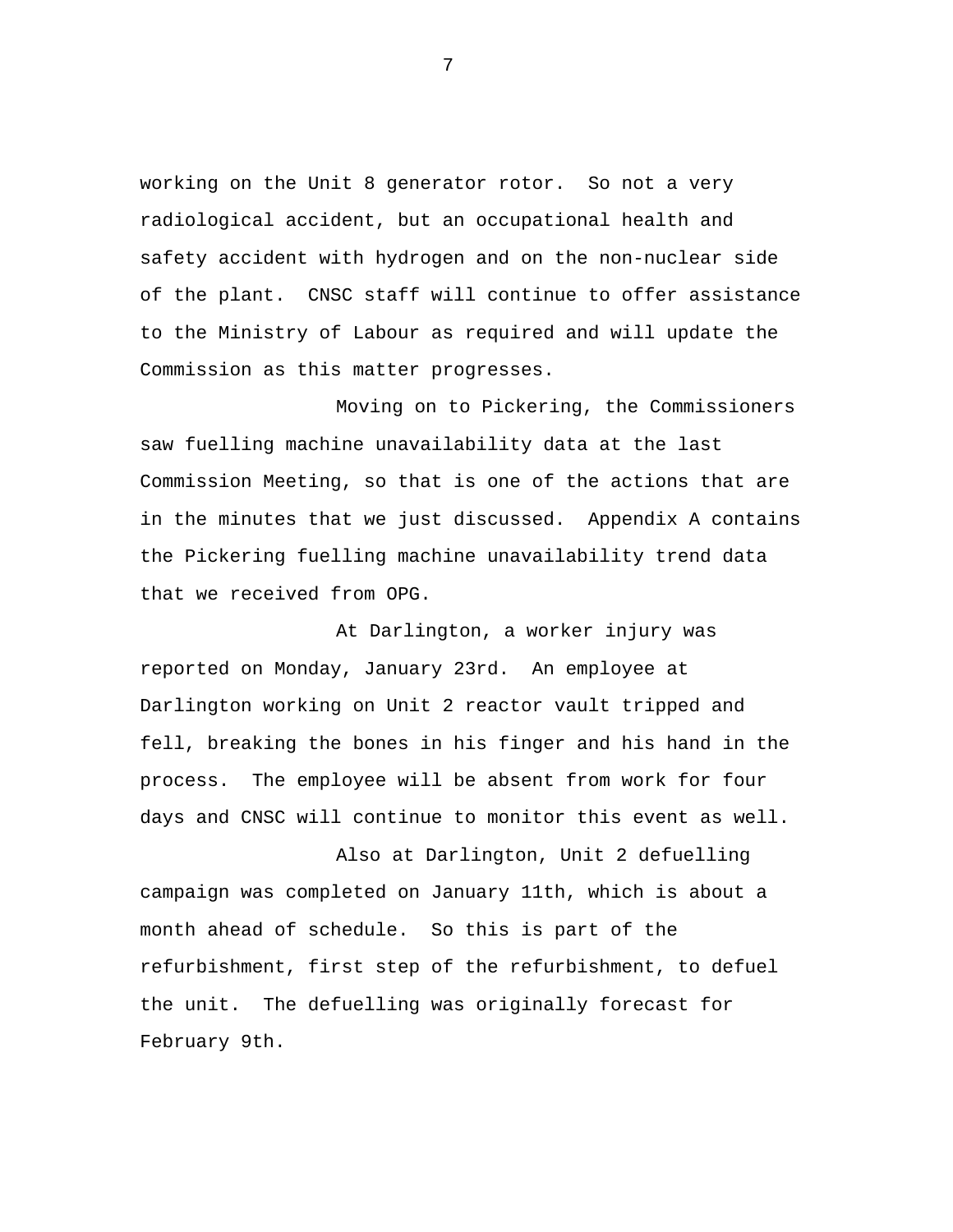And last thing, Point Lepreau is currently running at 93 percent after a turbine governor valve malfunction during a test. Troubleshooting is underway and we don't have any immediate safety concern. We will be following up on that one as well.

So this concludes the Status Report on Power Reactors and we are available to answer any questions you may have.

**THE PRESIDENT:** Thank you.

Dr. McEwan...?

**MEMBER McEWAN:** Thank you, Mr. President, and thank you for the trend data on the refuelling.

One of the units in the first paragraph that you have put in, fuel handling contribution to forced loss rate, what do the numbers mean on the Y axis?

**MR. FRAPPIER:** Gerry Frappier, for the record.

This is a document or information that we received directly from OPG, so I would ask OPG to answer any questions you might have on that.

**MR. GRANT:** Fraser Grant. Good afternoon. For the record, Fraser Grant, Director of Operations and Maintenance from the Pickering site. Online we have Kathleen Carew, our Fuel Handling Manager, and at this time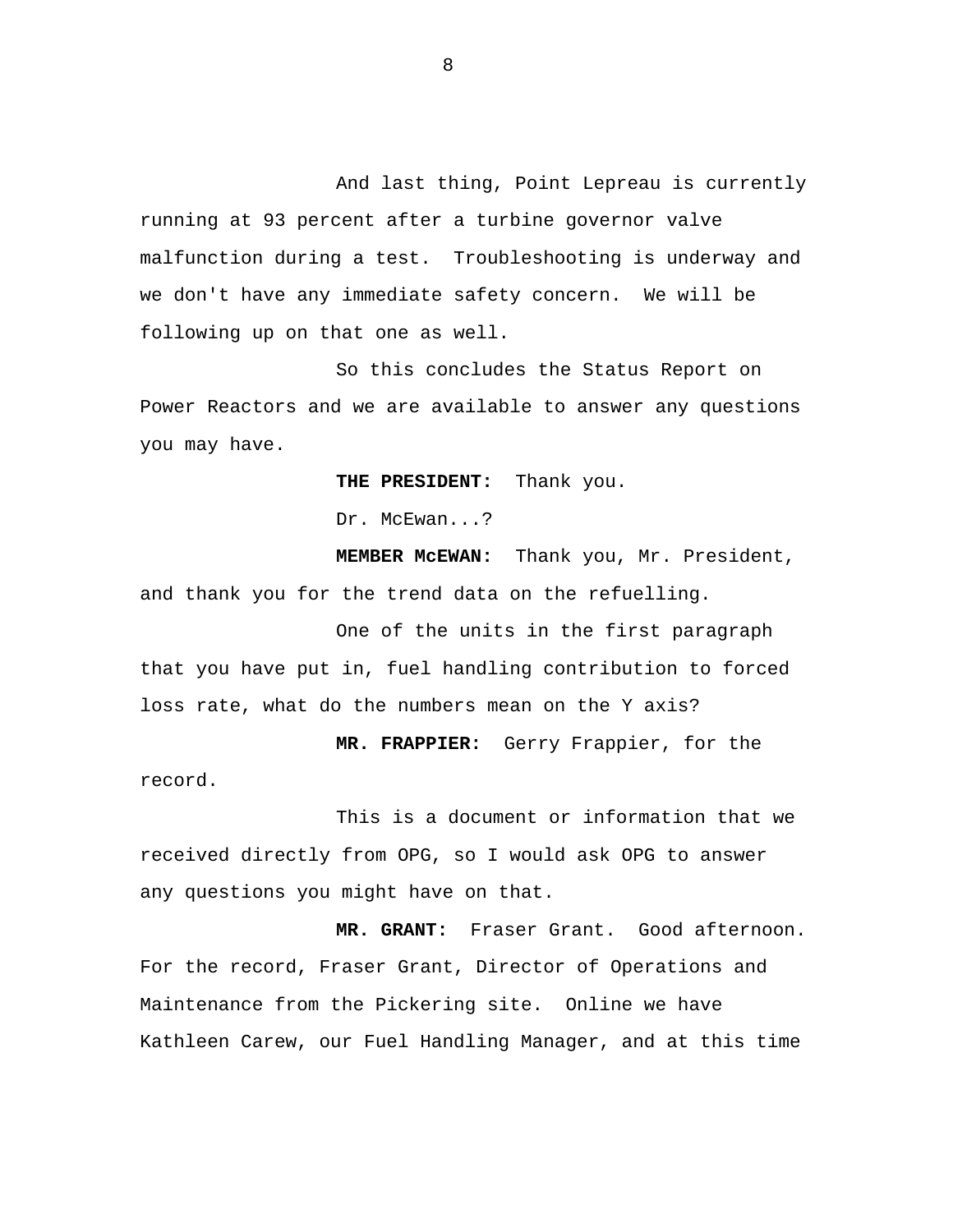I would ask Kathleen to please answer the question.

**MS CAREW:** Thanks, Fraser.

For the record, Kathleen Carew, Senior Manager of Fuel Handling.

So your question is regarding the unit with respect to the forced loss rate graph and the units would be percent -- it's a percentage that were not available to be at 100 percent full power. Is that the graph? Does that answer your question?

**MEMBER McEWAN:** That answered my question, yes. I just couldn't work out what the 1.5 and the 2.5 was for.

#### **MS CAREW:** Okay.

**THE PRESIDENT:** Okay. I'm a bit slow, so I'm trying to understand. So what does it mean, in 2014 almost 7 percent of the time it was down? Is that what it means?

**MS CAREW:** No. So the forced loss rate, that's an aggregate number for the station. So the time that the units, Unit 1, 4, 5, 6, 7 and 8, are not running at 100 percent full power, and so what that represents is the time that either units were derated or shut down due to fuel handling issues. So it's a percentage measure of the time that you could be at 100 percent but you were not.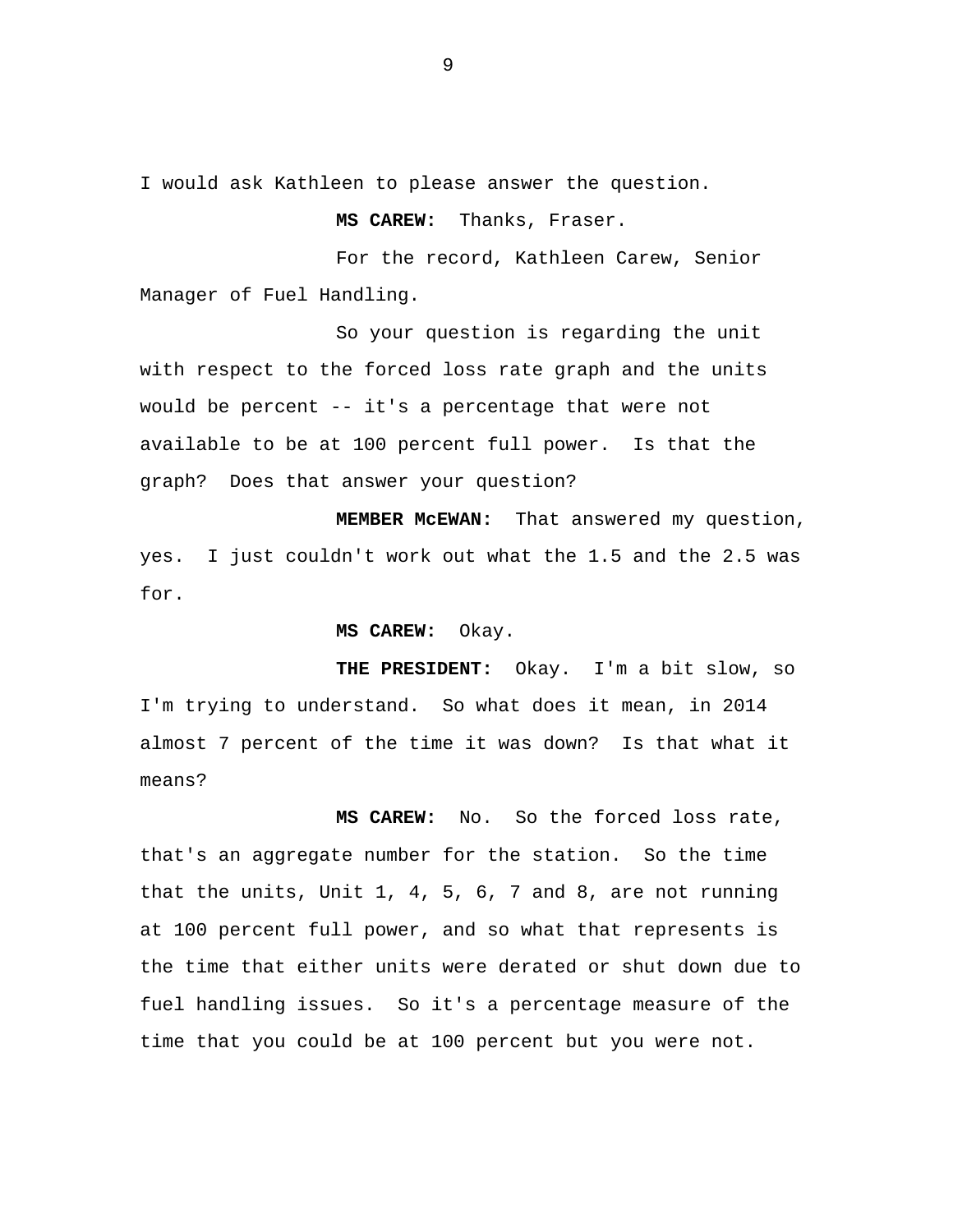**THE PRESIDENT:** So 7 percent of the time, this is lost time from 100 percent, is that what it is?

**MS CAREW:** That's correct, yes.

**THE PRESIDENT:** Okay.

Anything else?

**MEMBER McEWAN:** Yes.

I mean so there's obviously a lot of variability. If you just look at the last of the graphs you have a wide variability sort of over the 24 months, but overall the trend is probably going down. Is that likely to be sustained or is this partly a random issue that can't be predicted and is difficult to prevent?

**MS CAREW:** For the record it's Kathleen Carew, Senior Manager of Fuel Handling.

So I believe you are looking at the critical failure review data; is that correct?

## **MEMBER McEWAN:** Yes.

**MS CAREW:** Okay. So with respect to that, it is looking at discrete events, which is why you are not seeing a smooth graph and it looks choppy. And it is a relatively small number of events that create that metric, which is a contribution to its choppiness and apparent variability, and that's why we are looking closely at the trend and the trend has improved. So that's a measure of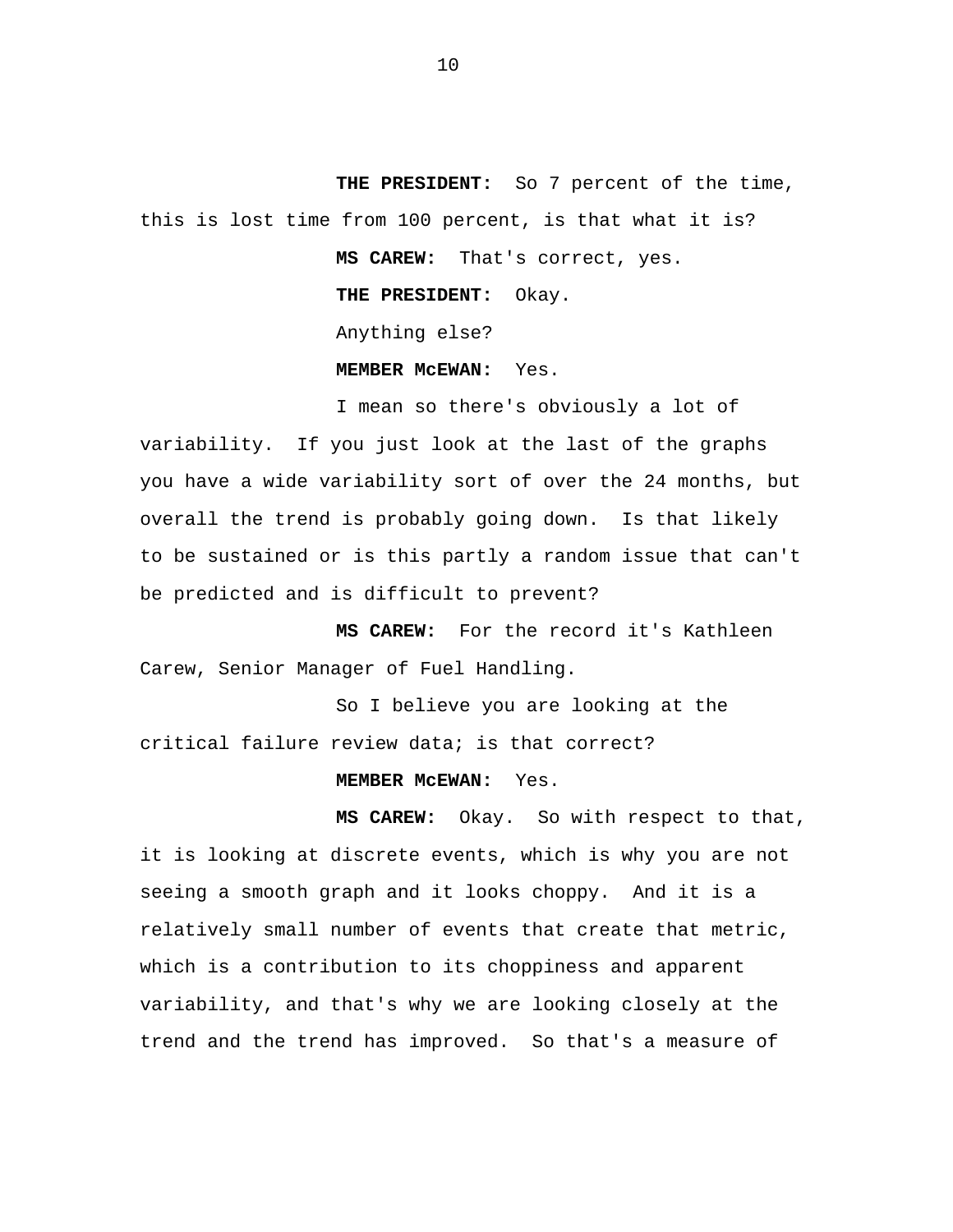critical failures associated with fuel handling equipment, so failures which would cause the fuelling machine to be unavailable.

**THE PRESIDENT:** So let me try to absorb all of this. The reason I'm sort of interested in this, even though people say it's not a safety issue, is this is -- when a fuel handling machine is not working, this is right down from your bottom line, it's an economic machine. You want to make sure that you always have this running so your machine is always available to get the plant running. So am I right to -- if you cannot fix that, to me, it raises all kinds of flags about what else can't you fix, which is less critical economically. Am I dotting the lines here, or whatever the expression is, correctly? Because it has always been, in all of CANDU facilities it seems to me, I couldn't understand why you cannot fix this fuel handling problem that seems to appear all the time. So what am I not understanding here?

**MS CAREW:** Okay. For the record it's Kathleen Carew, Senior Manager of Fuel Handling at Pickering.

You raise a good point on the economic impact of the fuelling machines and also on the safety impact of the fuelling machines. So you are correct in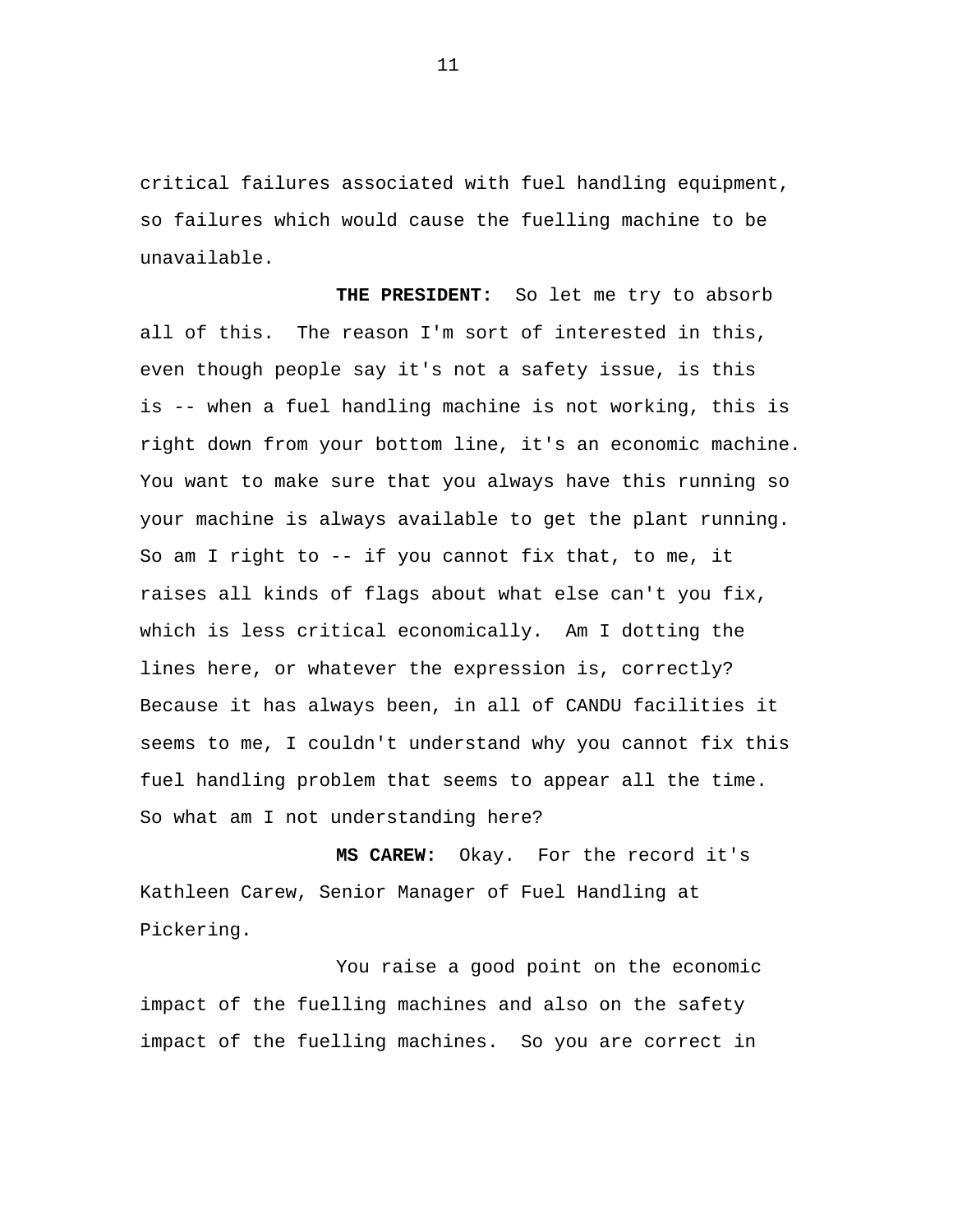that the goal is -- but for planned maintenance, because fuelling machines are unavailable at times for planned maintenance. So with the exception of planned maintenance, the goal would be to have the fuelling machines available at all times to maintain fuelling capability in the station. So it is not -- I would say it's not that we are not able to address the problems but that we do prioritize them, and fuelling machine issues are addressed promptly and what you can see is our consistent drive to reduce our corrective backlog. So right now there are no critical corrective work orders in our backlog and critical non-corrective -- or corrective non-critical work orders are at their lowest level, at a level of 14.

**THE PRESIDENT:** Okay, thank you.

**MR. GRANT:** Fraser Grant for the record, Pickering Nuclear.

Dr. Binder, if I could just supplement Kathleen's answer there as well.

So what I would tell you is that we are very proactive around fuelling machine issues. We do not tolerate them as much as we used to. We are also -- a key piece in this is as we progress through the station life there is an increased demand on the fuelling machines for fuel channel inspections which not only exercise the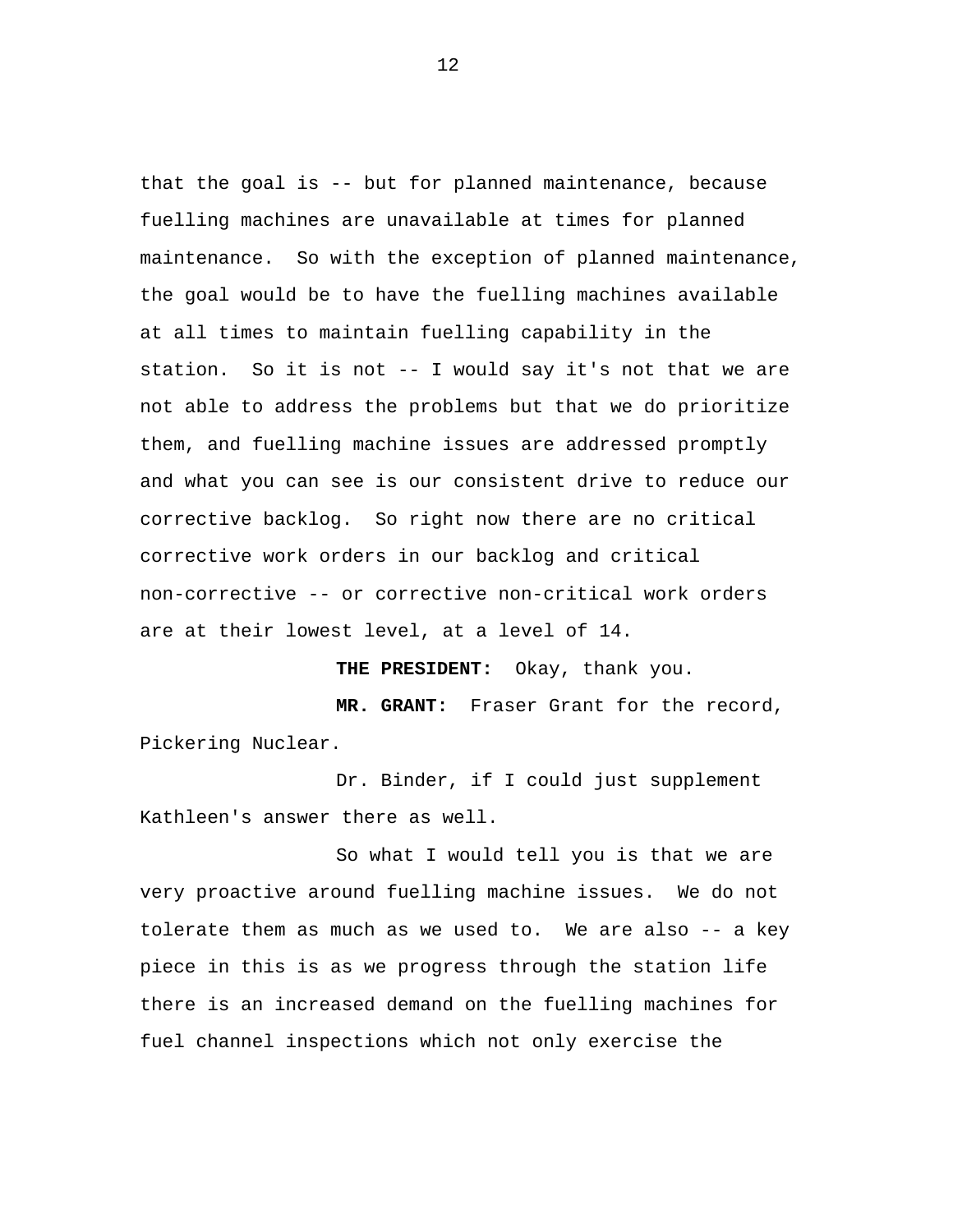machines more often than we would like but also takes away some of the normal maintenance windows that we have. So a complicated issue for us, but we are working through it. I think we can demonstrate that we are improving the performance of the machines as well at the same time.

> **THE PRESIDENT:** Thank you. **MEMBER McEWAN:** Thank you. **THE PRESIDENT:** Dr. McEwan...? **MEMBER McEWAN:** That's it. **THE PRESIDENT:** Okay.

So first of all, on Darlington, when a  $D_2O$ leak occurred from Unit 1, did it shut down?

**MR. KHANSAHEB:** This is -- sorry, go

ahead.

**THE PRESIDENT:** I just want to know if it caused the shutdown of the machine.

**MR. KHANSAHEB:** This is Zar Khansaheb for the record. I am the Director of Ops and Maintenance for Darlington.

No, the unit did not shut down. What occurred -- and just for the record, to correct the comments, the event occurred on January the 4th. What occurred was a  $D_2O$  and  $H_2O$  leak from our shutdown cooling heat exchanger. The alarm was received for this particular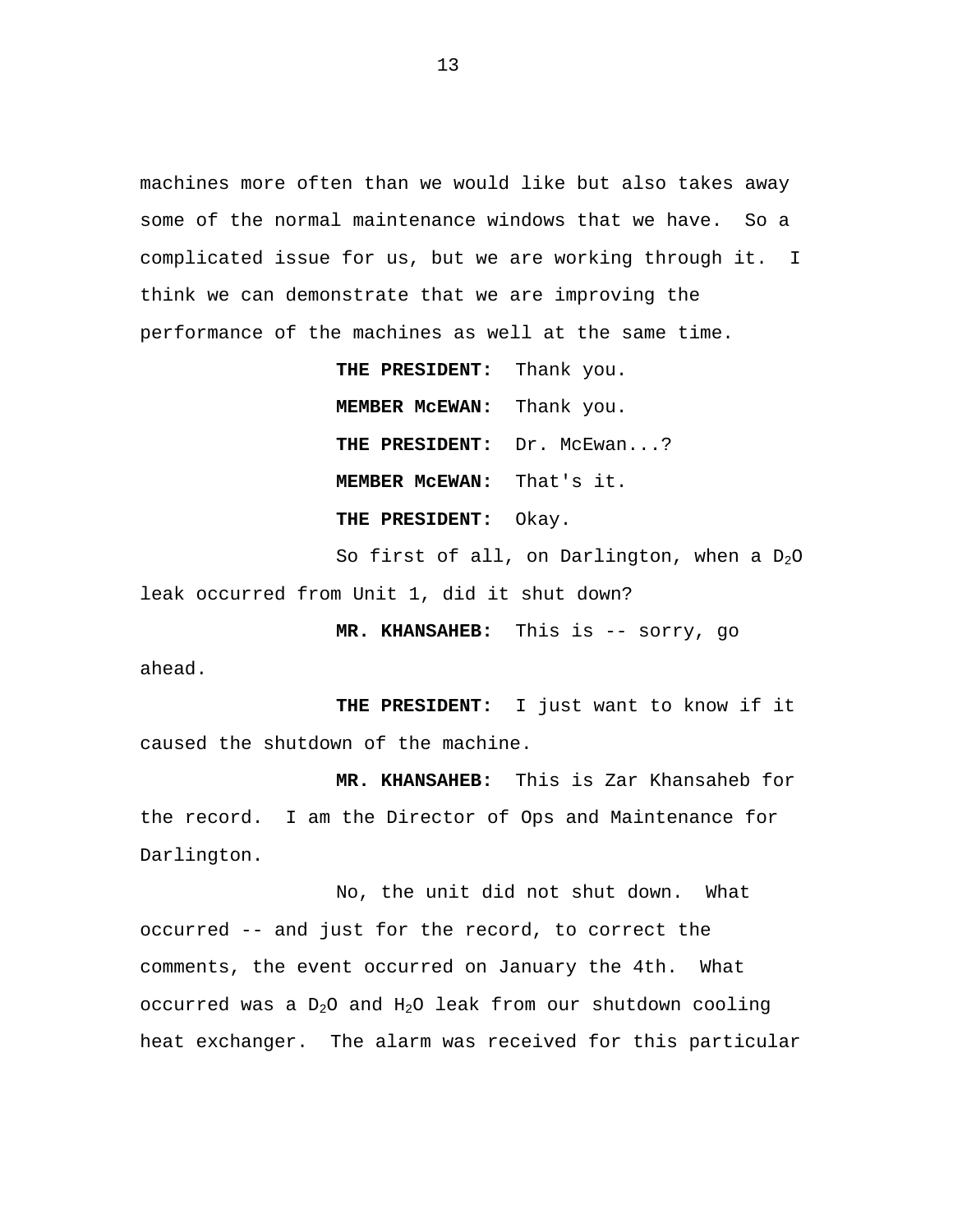parameter in the control room, and part of the procedure that they referenced quickly is to do some sampling downstream in the light-water side. It is a common alarm. It's a grouped pipe, which is they get the one alarm, and they had to determine which of the two heat exchangers was the one with the leaking tube.

They were able to determine it was heat exchanger 2, and they rapidly isolated it within about 15 or 20 minutes. So the unit remained running throughout the whole occurrence.

**THE PRESIDENT:** Okay. We're getting into the technical aspects here. I thought the whole idea was always that we'll always be able to detect a leak before a break. I thought any leak at all would trigger angst to the point of shutting down the unit, so I don't understand how you can isolate the leak and fix it while the units are running.

**MR. KHANSAHEB:** Zar Khansaheb, for the record, Darlington and DOM.

This is in our shutdown cooling heat exchanger circuit. This particular heat exchanger is not used as part of normal on-power operation, it is used while we are in shutdown operations for plant maintenance. So we are able to complete this type of maintenance and review of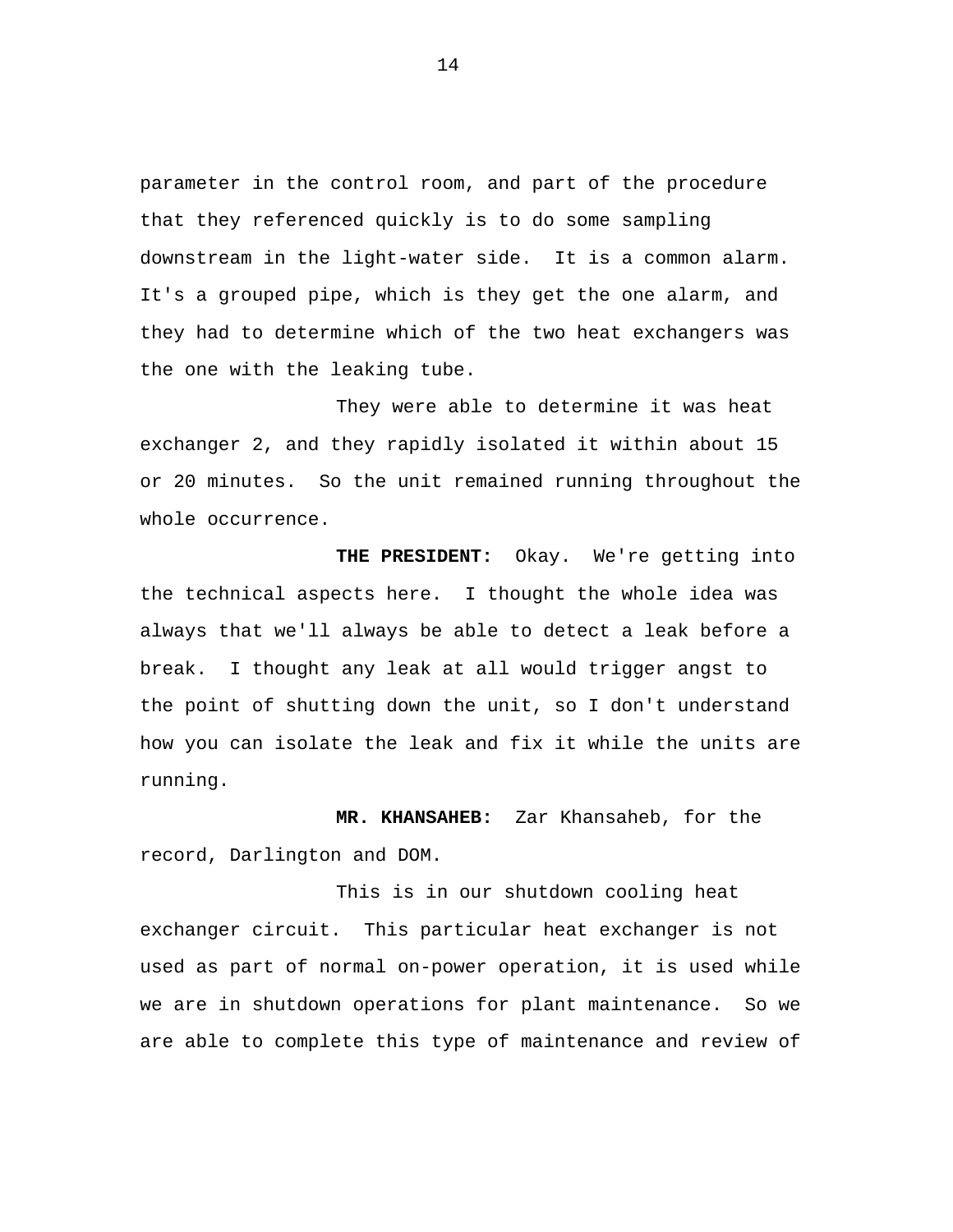the heat exchanger leakage on power. There's no requirement to shut the reactor down for this particular type of heat exchanger.

**THE PRESIDENT:** So CNSC, are you satisfied how procedures were taken here?

**MR. FRAPPIER:** Gerry Frappier, for the record.

Yes, we don't have an issue here. And just to come to your comment, the Leak Before Break, that is often in front of this Commission that we're talking about, has to do with the primary heat transport system and certain key components, like pressure tubes and that.

In this case what we're talking about is a cooling heat exchanger that would not even be in use during sort of normal operations, and only becomes important once we have the unit in a shutdown mode. So as was explained, that's one of the reasons they could do the fix without having to do the detective work without having to turn the unit off.

**THE PRESIDENT:** Well, you know, on such items, when you're talking about things, a nice little diagram would have been useful to explain where and what and why.

I have one last question, and I think I'm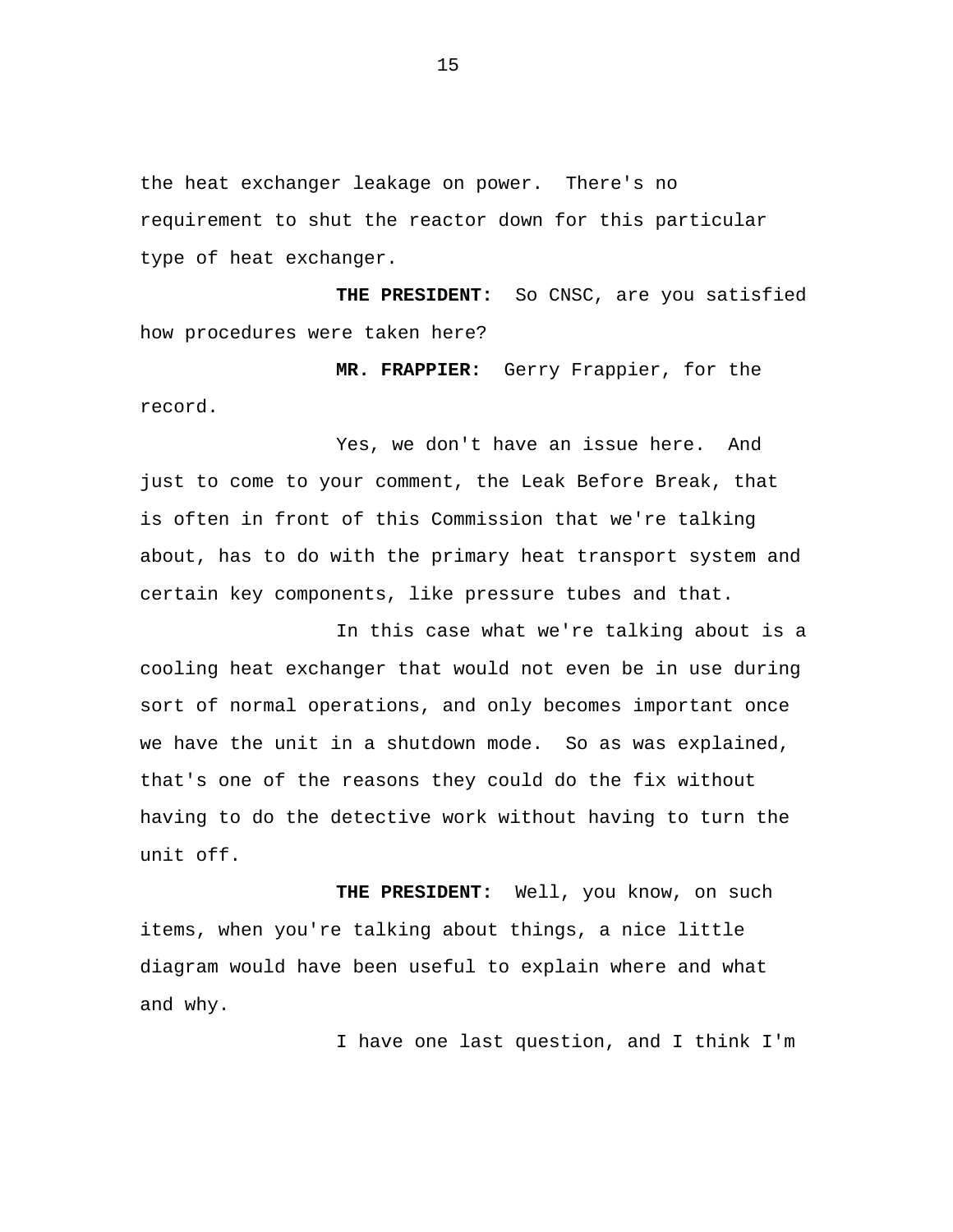going to ask it all the time.

On Unit 2, which is under refurbishment, I'm trying to figure out whether any kind of an accident around in Darlington -- the employee tripped -- will that delay the refurbishment at all or not?

**MR. KHANSAHEB:** This is Zar Khansaheb, Darlington and DOM, for the record.

That particular event occurred inside our Unit 2 reactor vault. The individual was wearing his full radiation protection equipment. And what occurred there was he simply caught his rubber boot, which is part of the radiation protection ensemble, on the grating. He tripped, and in order to break his fall, he used his hand, and that's where the bone break occurred, and it was on his hand.

Of course, that injury was -- he took himself out of the vault, and immediately reported it to his supervisor. So there was no delay specifically on that event. The individual managed himself to come out of the vault and report the injury.

**THE PRESIDENT:** So all the refurbishment operation proceeded as normal?

**MR. KHANSAHEB:** During that part of the time, the refurbishment proceeded as normal.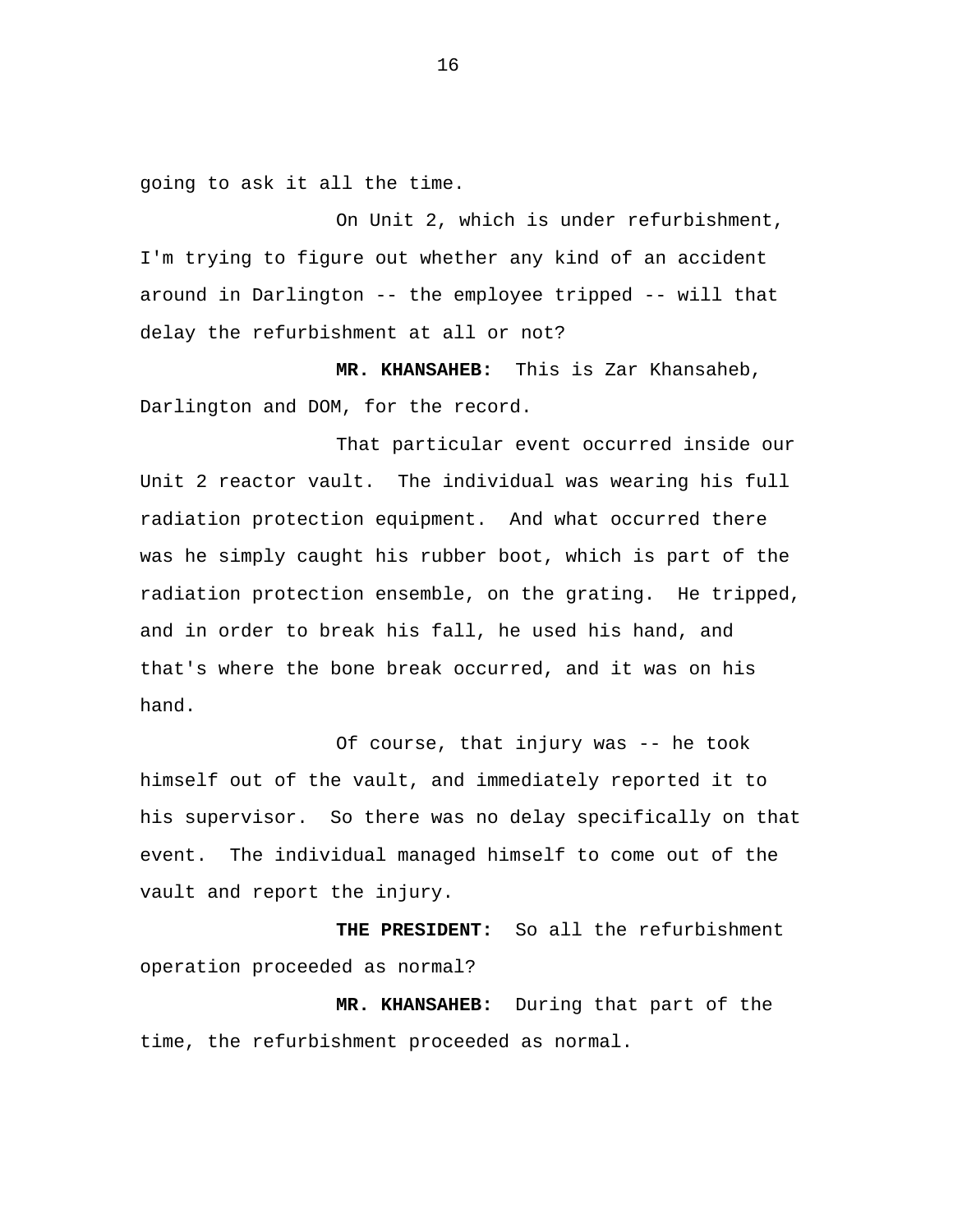It's Zar Khansaheb, for the record.

# **THE PRESIDENT:** Okay.

Anything else anybody wanted to add? We heard all about Point Lepreau the whole morning, so I'm not going to get into that.

--- Laughter / Rires

**THE PRESIDENT:** And Gentille-2, still no news to report? I mean just that it's still continuing in safe...?

**MR. FRAPPIER:** Yeah. Gerry Frappier, for the record.

As has been decided, we won't be reporting on G-2 as part of the monthly nuclear power plant operating report of reactors, but there is no particular news from G-2. If there is particular news of importance from G-2, we would be making the Commission aware of it through our normal event indicators and that.

**THE PRESIDENT:** Okay. Thank you. Thank you very much.

--- Pause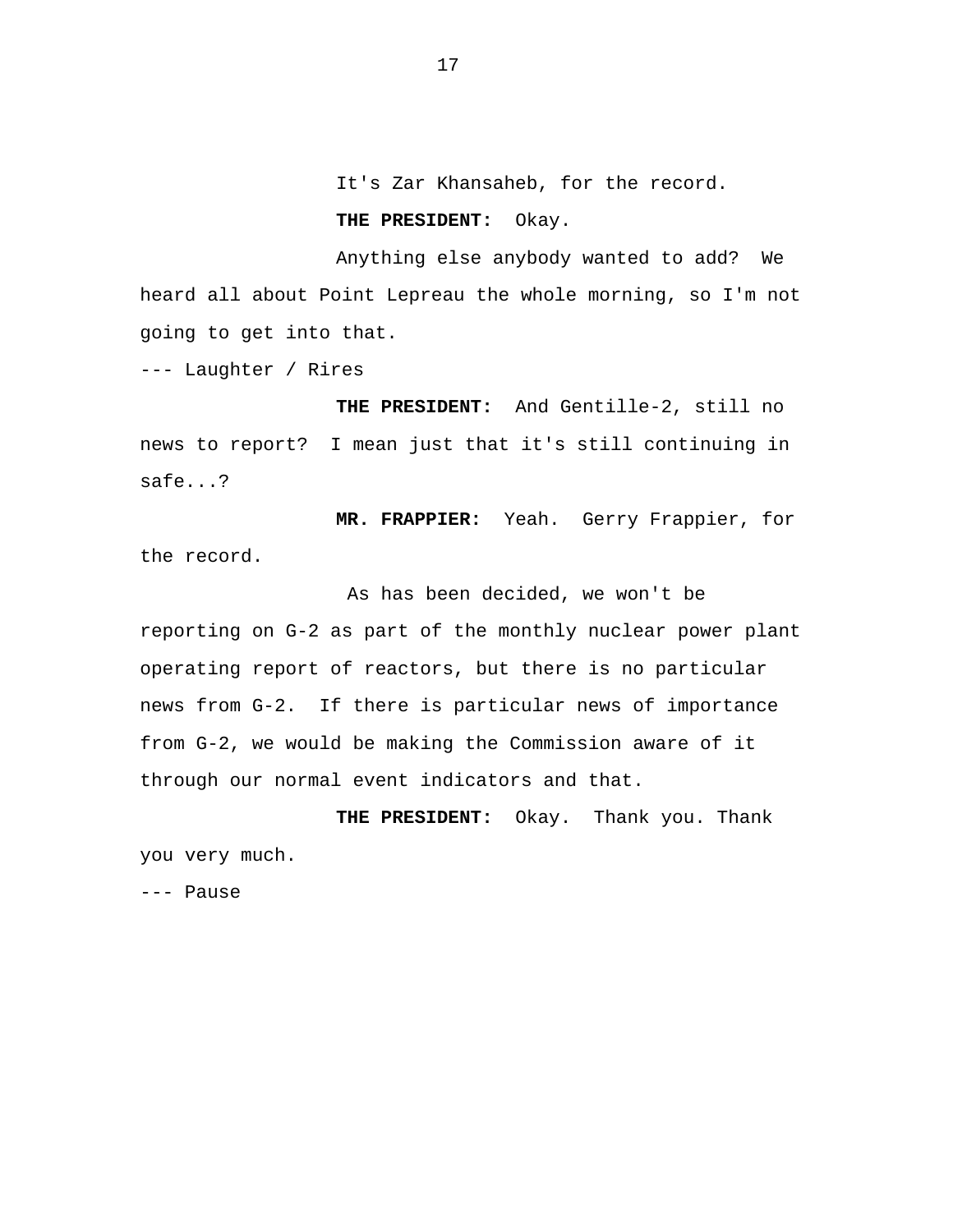#### **CMD 17-M6**

### **Oral presentation by CNSC staff**

**THE PRESIDENT:** The next item on the agenda is an information item to provide us with an update on the fitness for service safety and control area for the Chalk River Laboratories, as outlined in CMD 17-M6. This was a request from the Commission made during the April  $6^{th}$ , 2016 hearing.

I understand that we have representatives from the Canadian Nuclear Laboratory on the phone.

Mr. Cox, can you hear us?

**MR. COX:** Yes, I can hear you.

**THE PRESIDENT:** I understand we have also from our site office, Mr. LeClair.

**MR. LeCLAIR:** Yes, I'm here.

**THE PRESIDENT:** Okay.

So I guess now Ms Tadros will have some comments on this particular report.

Over to you.

**MS TADROS:** Thank you, sir.

Good afternoon, members of the Commission.

For the record, my name is Haidy Tadros.

I am the Director General of the Directorate of Nuclear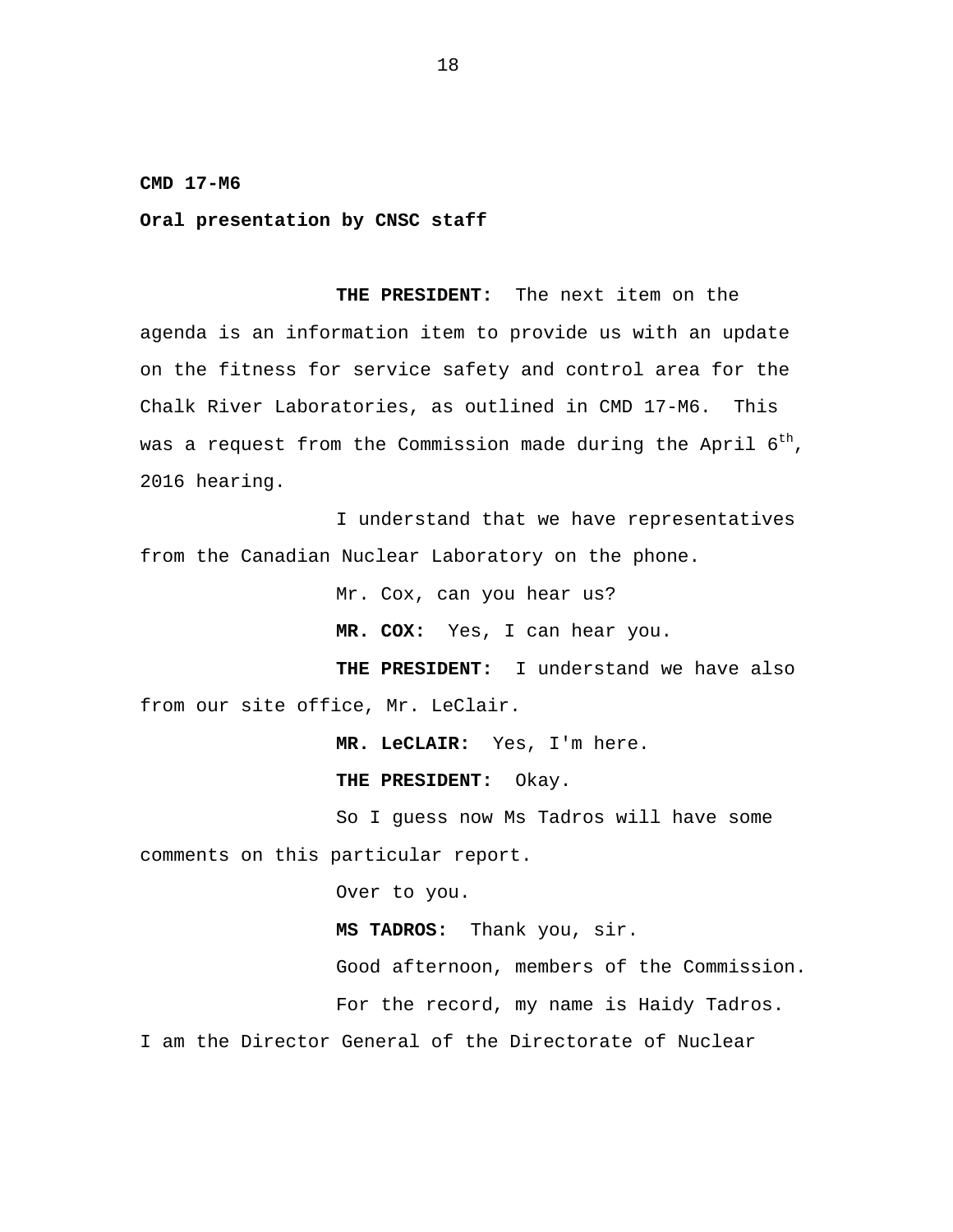Cycle and Facilities Regulation.

With me in the hearing room is Mr. Nhan Tran, Senior Project Officer in the Nuclear Laboratories and Research Reactors Division; and you've heard from Mr. Jean LeClair, the Director of the same division, who's joining us remotely.

We are here to present the sixth status update on the fitness for service safety and control area of the National Research Universal, NRU, reactor and Canadian Nuclear Laboratories progress towards a "Satisfactory" rating.

Since the last update, in December of 2016, CNSC staff have confirmed, as per our table, that CNL has achieved a "Satisfactory" rating in the refurbishment of the rod monitoring system and establishment of the technical basis of preventative maintenance activities for safety-related systems.

The remaining activities to be carried out by CNL to achieve a "Satisfactory" rating for the fitness for service safety and control area relate to the installation of hardware.

CNSC staff continue to maintain regulatory oversight on all specific areas, and future updates to the Commission will continue to focus on those criteria where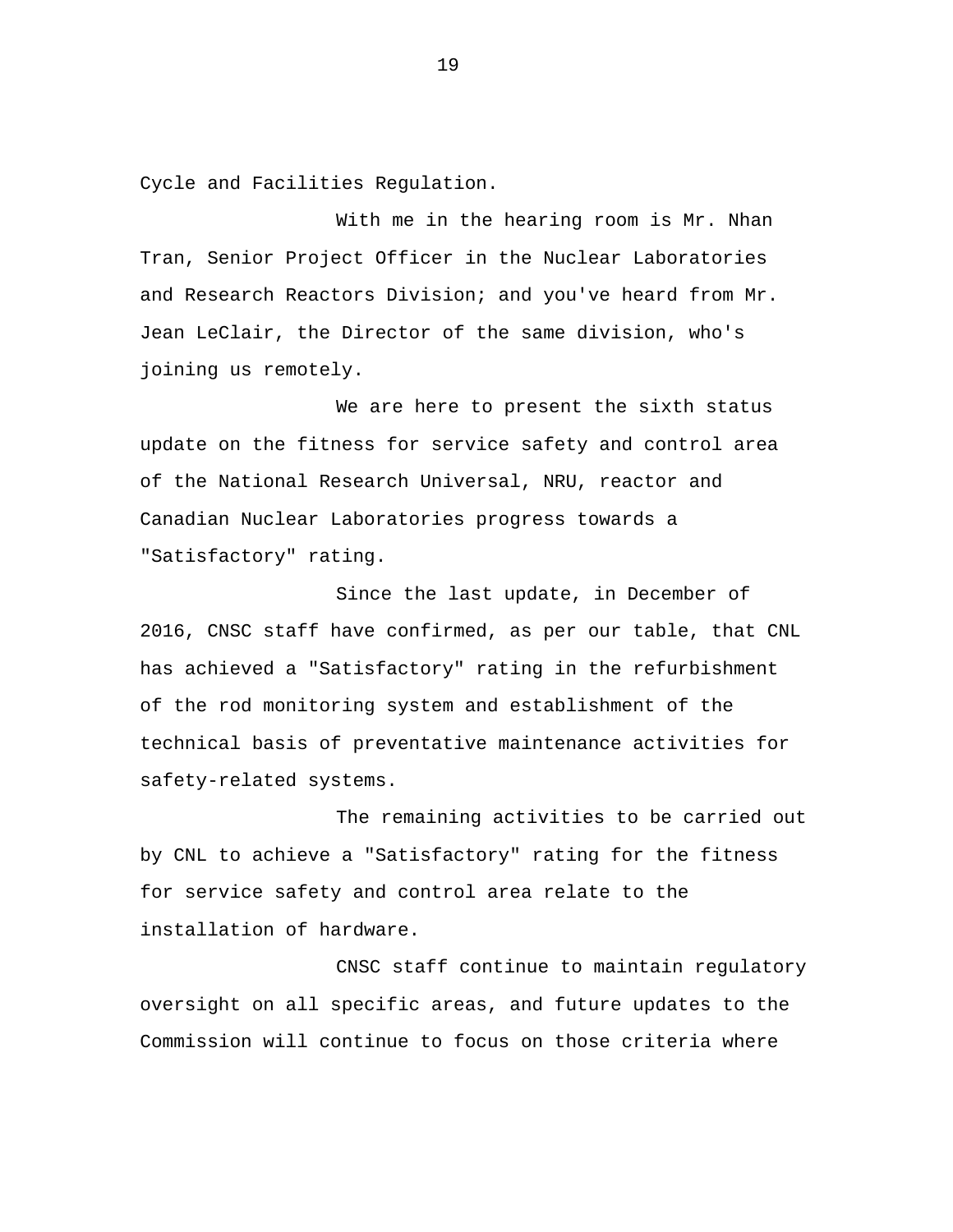CNL performance remains below expectations, namely maintaining and replacing, as required, the ion chambers and cables for the reactor protection and control systems and the refurbishing of Class I, II and III power systems.

We are available to take any questions you may have at this time.

**THE PRESIDENT:** Mr. Cox, do you want to add anything to this before we open up the floor?

**MR. COX:** Thank you.

David Cox, for the record, Canadian Nuclear Laboratories, Chief Nuclear Officer.

CNL concurs with the summary of information as presented by Haidy Tadros. I would only add that we continue to make good progress on the two remaining items as noted.

**THE PRESIDENT:** Thank you

Dr. McEwan.

**MEMBER McEWAN:** Thank you, Mr. President.

I guess, again, congratulations to both CNL and to staff for the progress, but also the quality of the report. It really is very, very helpful. Thank you.

I guess I only have two very, very simple questions: the two target completion dates still likely for completion, and in item (c) on the first page, the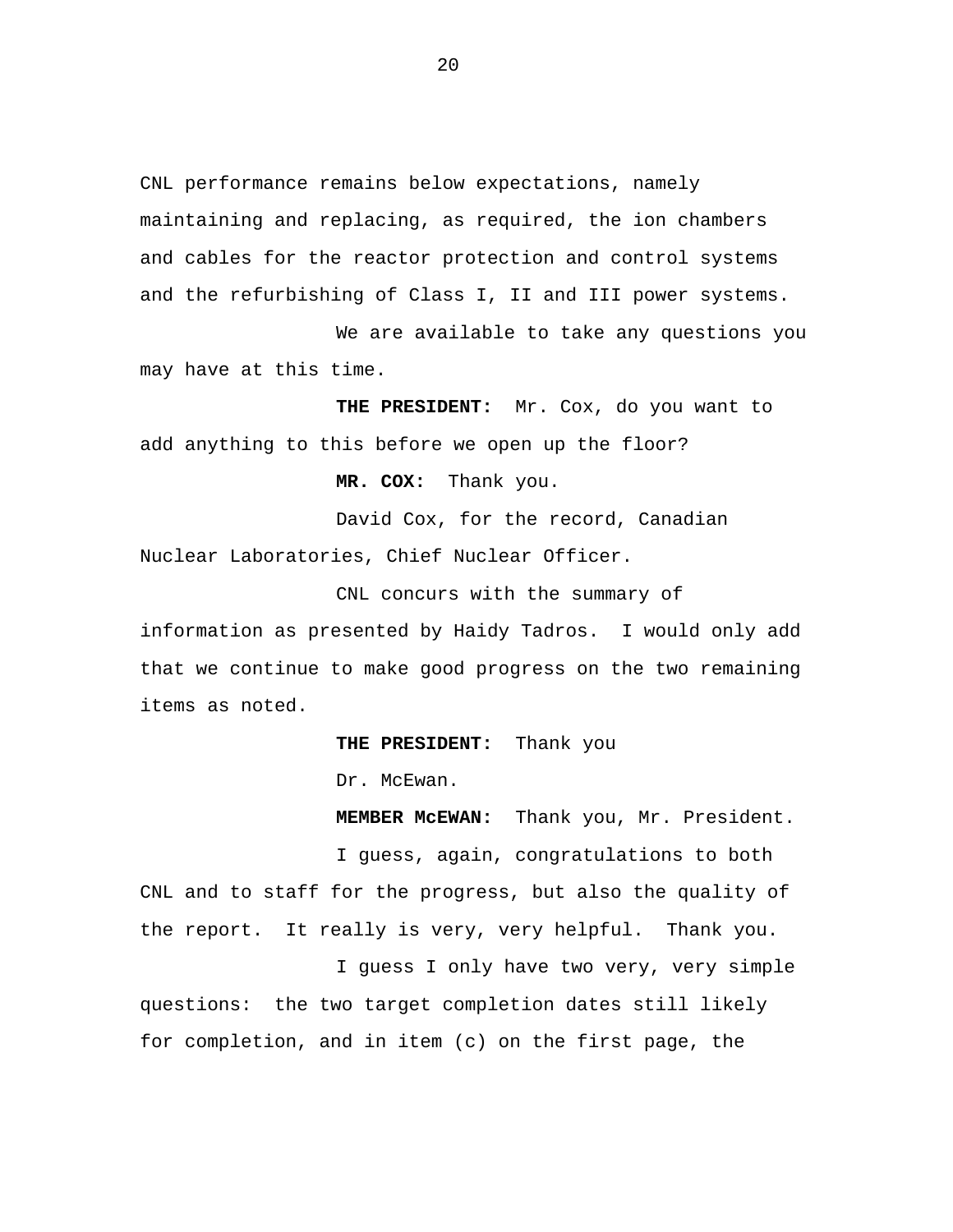production of the additional spare parts will then solve the refurbishment inventory problem, and that will completely solve that issue for the balance of the operating life?

**MR. COX:** David Cox, for the record.

I'll work backwards, and start with respect to the spare parts. Yes, the inventory amount that is targeted, and is now in hand, will be sufficient for the remaining period of reactor operation.

**MEMBER McEWAN:** Thank you. And do the target dates of, well, the  $1^{st}$  of April and  $31^{st}$  of May still look realistic and doable?

**MR. COX:** David Cox, for the record.

We continue to make good progress on that. I'll not that for the ion chambers in the maintenance outage just finished last week, we completed one additional set of ion chambers, so we've now finished 10 of 11. So we've have good confidence in completing that in May, the final item. And good progress is being made on the Class I, II and III power system refurbishment, with the majority of the work already completed, we're just working on a few remaining outstanding items.

**MEMBER McEWAN:** Thank you.

**THE PRESIDENT:** So the chart of the NRU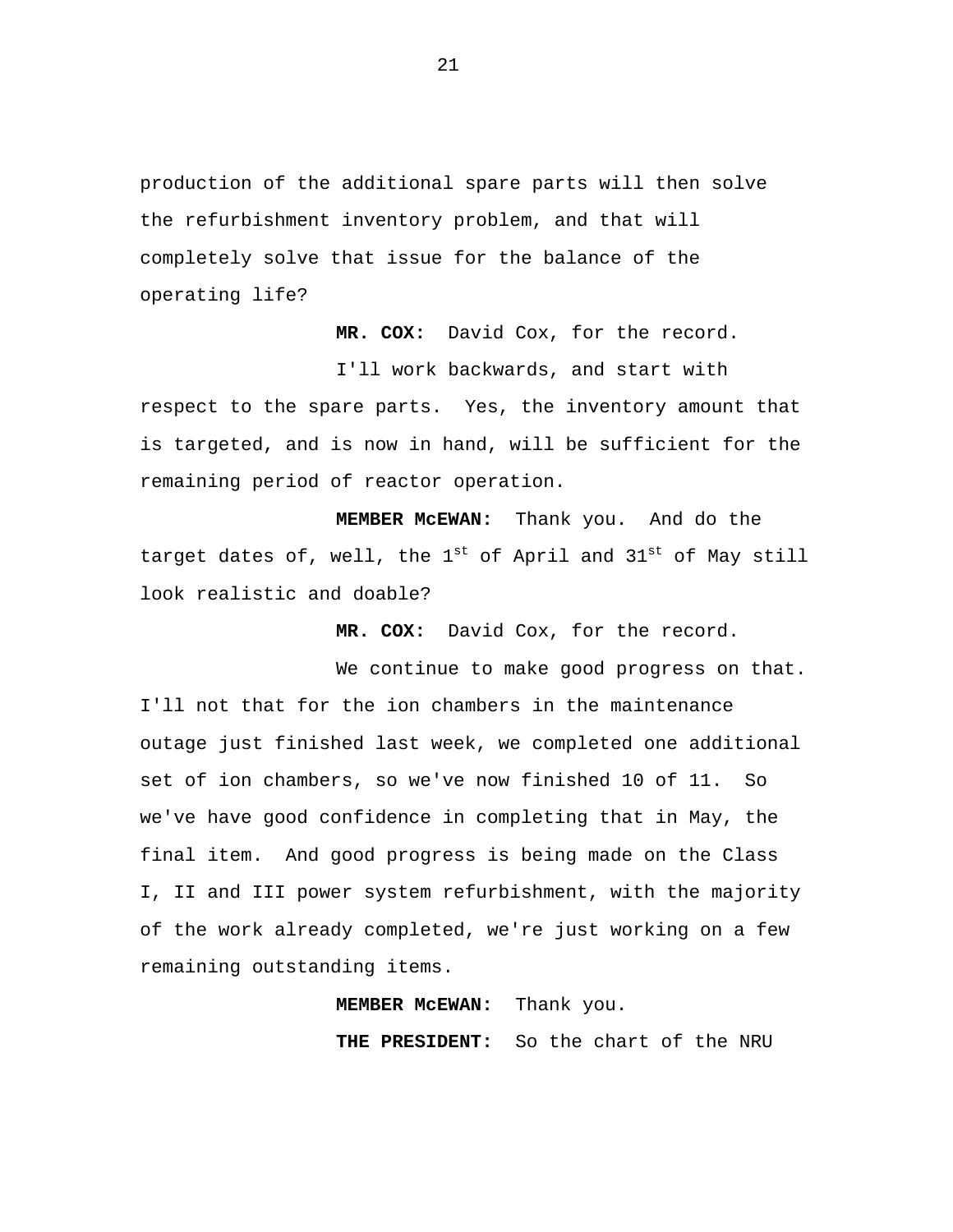overdue preventative maintenance job, I know it's missing January, but do we feel the trend will be the same, kind of going down?

**MR. COX:** David Cox, for the record.

We have the January data now in hand, and it shows a continued decline. There are 28 open overdue PMs in the month of January. So it shows continued improvement, and we believe, then, the improvements made in our work management system have provided us with the ability to sustain the lower level of open PMs.

**THE PRESIDENT:** So it begs the question here, do we need an update in March, or do we give them a break for one month and ask for a report in maybe April? Staff?

**MS TADROS:** Haidy Tadros, for the record.

That will be up to the Commission. As you've seen for the previous updates, we are on track, and I believe there was a criterion, that was finished ahead of schedule as well. So we are definitely on track.

The purpose for our table was, in essence, to show that the continued regulatory oversight does exist after a "Satisfactory" rating has been achieved. So while we are witnessing downward trending, which is always in the positive direction in this case, we will notify the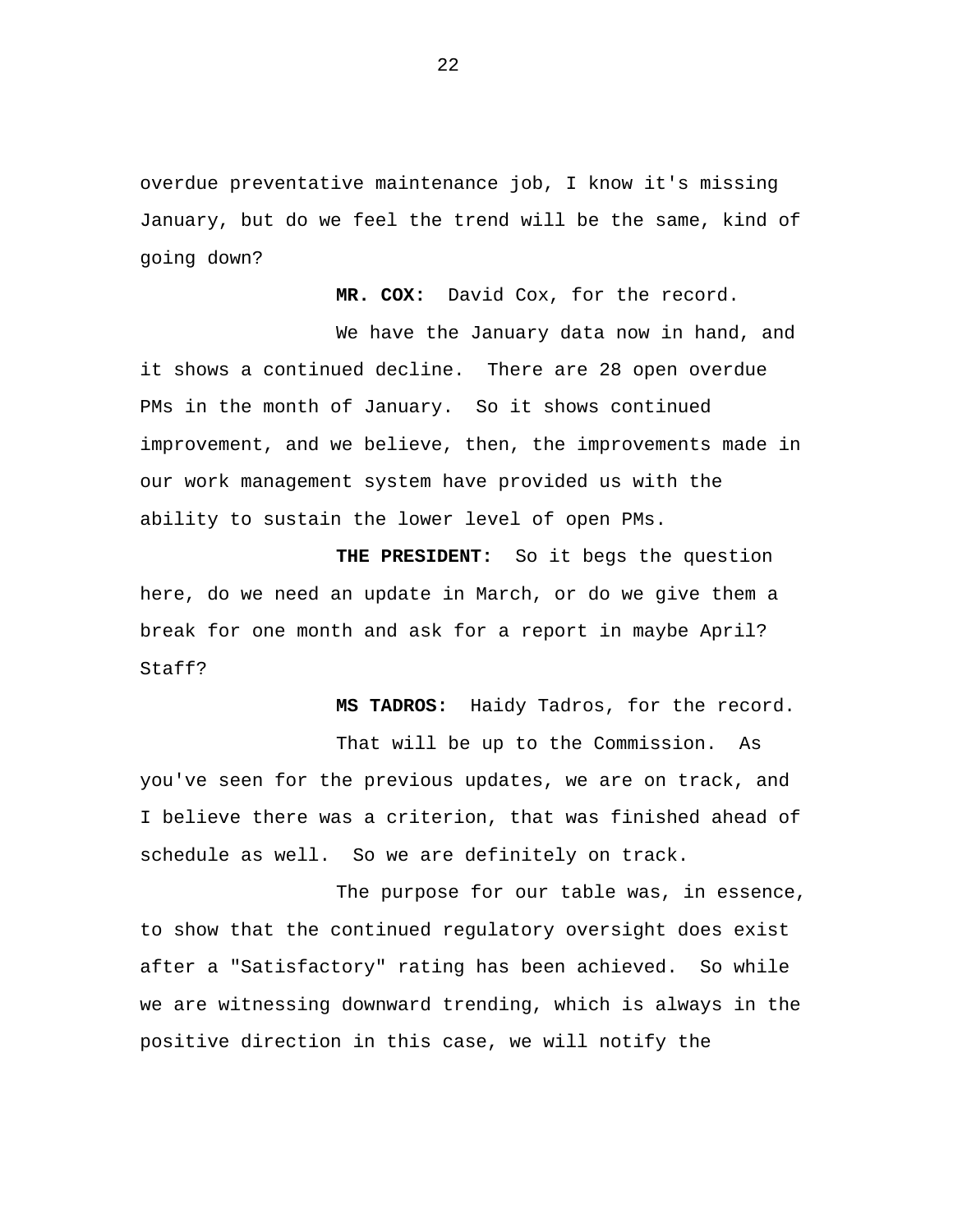Commission should there be anything of particular interest or any changes that are either not according to schedule.

We do have an update specifically on part (b), so that would be on the first page. On the refurbishment of the Class I, II and III power systems, just a slight correction. The first inverter was actually completed in December 2016, and the installation of the second converter is on track to start in February 2017. So that would be the only point to update with regards to the status that was written here.

 **THE PRESIDENT:** And then I guess so I know, are you recommending that we keep the momentum and report March like usual, or do we push it to April, because right now they're not scheduled to finish anything before April?

**MS TADROS:** Haidy Tadros, for the record.

That is correct, sir. Our recommendation is that April should be sufficient just to ensure that there is a level of confidence. The momentum is always there because we are always overseeing the work that is being done.

**THE PRESIDENT:** Mr. Cox, you agree with all this?

**MR. COX:** Thank you. I would concur with